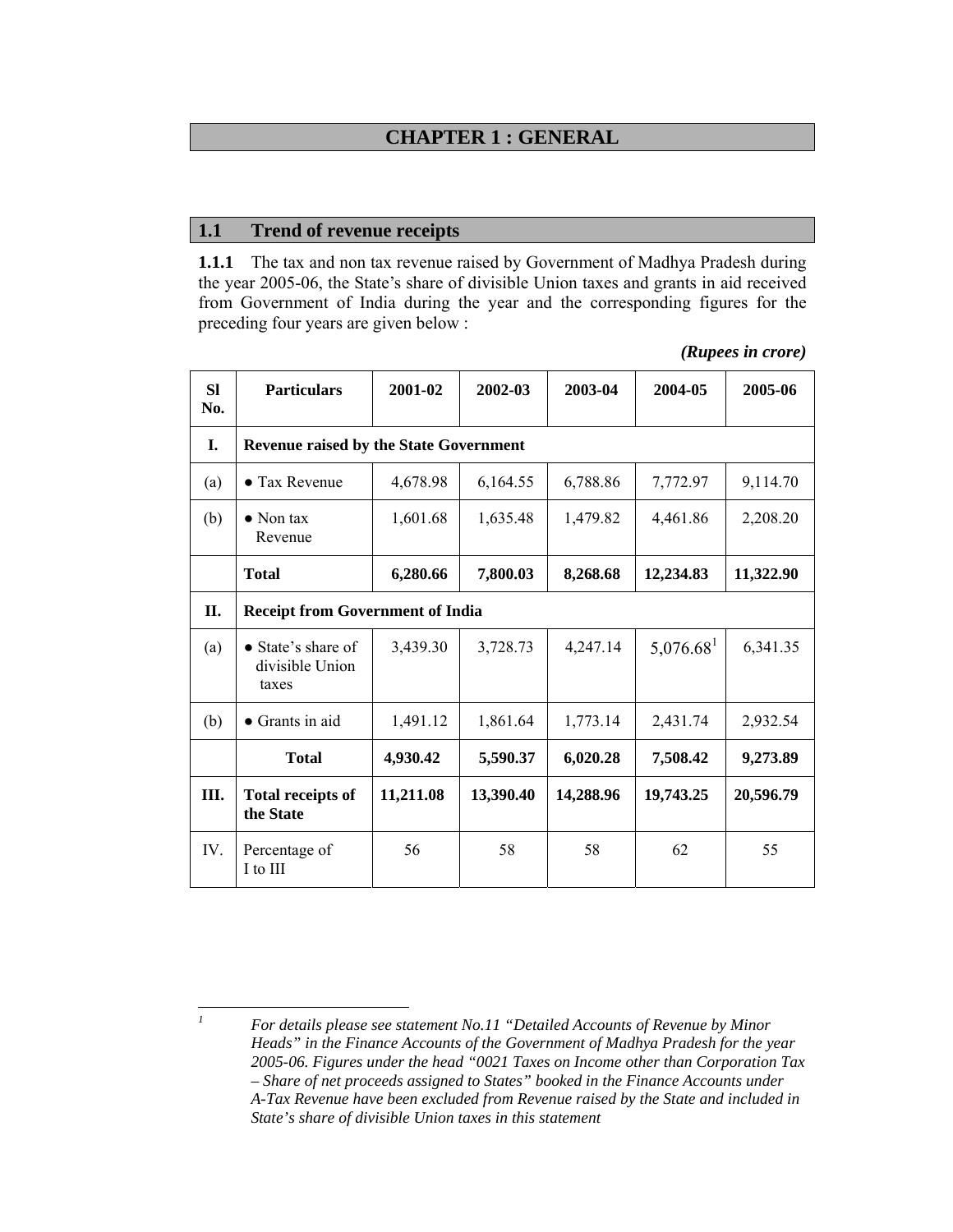**1.1.2** The details of tax revenue raised during the year 2005-06 alongwith the figures for the preceding four years are given below:-

 $\mathcal{L}_\text{max} = \frac{1}{2} \sum_{i=1}^n \mathcal{L}_\text{max}(\mathbf{x}_i - \mathbf{y}_i)$ 

| SI.<br>No. | <b>Head of Revenue</b>                                                                                    | 2001-02  | 2002-03  | 2003-04  | 2004-05    | 2005-06     | Per centage<br>increase $(+)/$<br>decrease (-) in<br>2005-06 over<br>2004-05 |
|------------|-----------------------------------------------------------------------------------------------------------|----------|----------|----------|------------|-------------|------------------------------------------------------------------------------|
| 1.         | Sales Tax<br><b>Central Sales</b><br>Tax                                                                  | 2,360.74 | 2,906.20 | 3,293.26 | 3,912.01   | 4,508.42    | $(+)$ 15.25                                                                  |
| 2.         | <b>State Excise</b>                                                                                       | 704.68   | 890.32   | 1,085.89 | 1,192.36   | 1370.38     | $(+)$ 14.93                                                                  |
| 3.         | Stamp duty and<br><b>Registration Fees</b>                                                                | 444.96   | 535.05   | 614.49   | 788.71     | 1,009.48    | $(+) 27.99$                                                                  |
| 4.         | Taxes and Duties<br>on Electricity                                                                        | 268.19   | 801.26   | 697.06   | 707.18     | 842.27      | $(+) 19.10$                                                                  |
| 5.         | Taxes on Vehicles                                                                                         | 393.33   | 428.64   | 454.92   | 488.65     | 556.02      | $(+)$ 13.79                                                                  |
| 6.         | Taxes on goods<br>and passengers                                                                          | 262.40   | 351.20   | 390.99   | 468.07     | 578.58      | $(+) 23.61$                                                                  |
| 7.         | Other Taxes on<br>Income and<br>Expenditure Tax<br>on Professions,<br>Trades, Callings<br>and Employments | 173.05   | 187.44   | 188.90   | 150.21     | 153.08      | $(+) 1.91$                                                                   |
| 8.         | Other Taxes and<br>Duties on<br>Commodities and<br><b>Services</b>                                        | 19.99    | 20.08    | 15.32    | 14.28      | 14.15       | $(-) 0.91$                                                                   |
| 9.         | <b>Land Revenue</b>                                                                                       | 48.21    | 40.44    | 43.63    | 46.80      | 77.16       | $(+) 64.87$                                                                  |
| 10.        | <b>Hotel Receipts</b>                                                                                     | 3.43     | 3.92     | 4.40     | 4.75       | 5.37        | $(+)$ 13.05                                                                  |
| 11.        | Taxes on<br>Immovable<br>property other<br>than Agriculture<br>Land                                       |          |          |          | $(-) .052$ | $(-) 0.213$ |                                                                              |
|            | <b>Total</b>                                                                                              | 4,678.98 | 6,164.55 | 6,788.86 | 7,772.97   | 9,114.70    |                                                                              |

| (Rupees in crore) |  |
|-------------------|--|

Reasons for variations in receipts during 2005-06 compared to those of 2004-05 as intimated by the respective departments are given below:-

**Stamp duty & Registration Fees**: The increase of 27.99 *percent* was due to registration of more document during the year as compared to 2004-05.

 $\frac{1}{2}$  *Due to deduct of Refund (As per Finance Accounts 2004-05) 3*

*Due to deduct of Refund (As per Finance Accounts 2005-06)*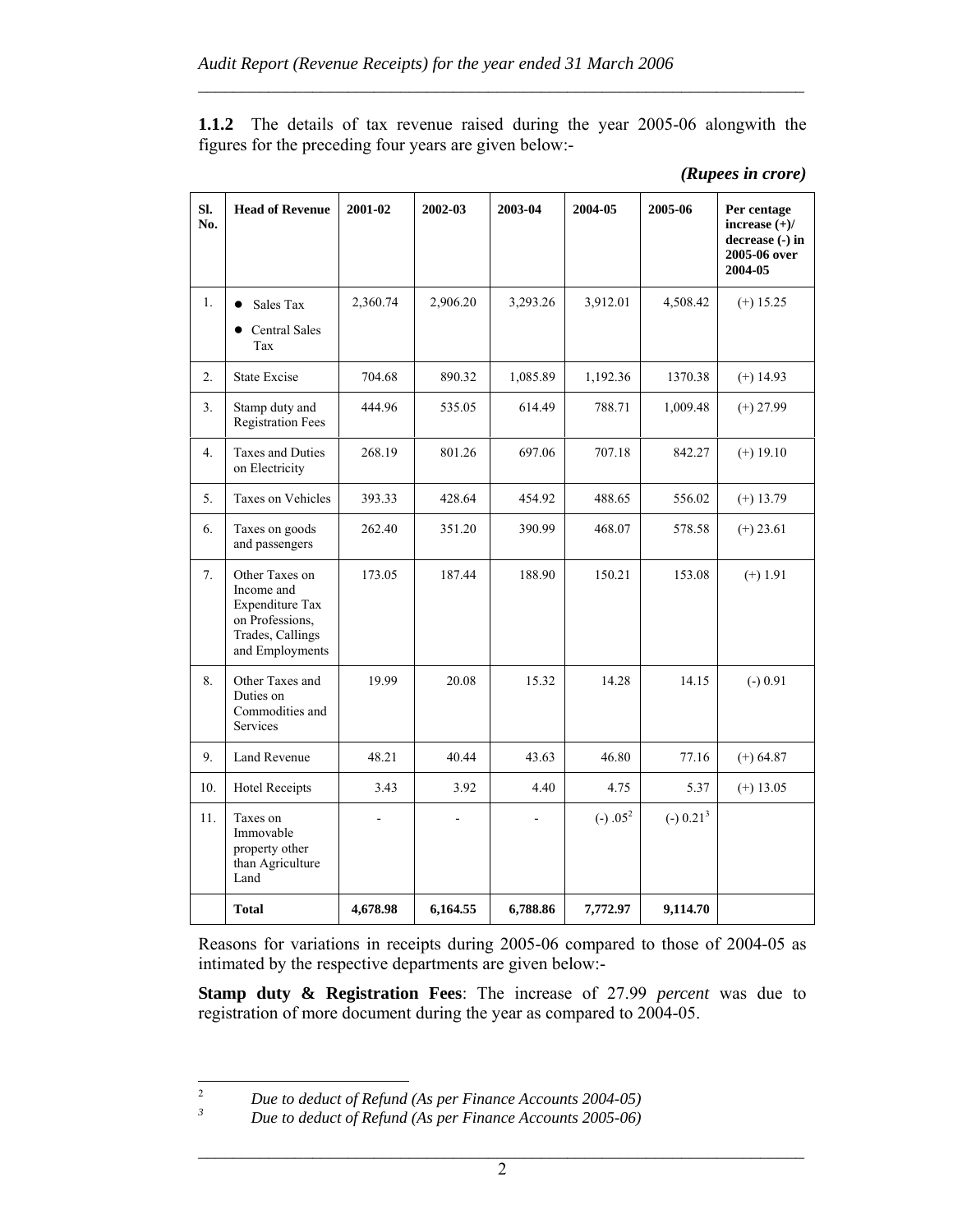Reasons for variations in respect of other departments though called for have not been received (January 2007).

 $\mathcal{L}_\text{max} = \frac{1}{2} \sum_{i=1}^n \mathcal{L}_\text{max}(\mathbf{x}_i - \mathbf{y}_i)$ 

**1.1.3** The details of major non tax revenue raised during the year 2005-06 alongwith the figures for the preceding four years are given below:

| SI.<br>No.       | <b>Head of Revenue</b>                                               | 2001-02  | 2002-03                    | 2003-04  | 2004-05  | 2005-06  | Percentage<br>increase $(+)/$<br>decrease (-)<br>in 2005-06<br>over 2004-05 |
|------------------|----------------------------------------------------------------------|----------|----------------------------|----------|----------|----------|-----------------------------------------------------------------------------|
| 1.               | 2.                                                                   | 3.       | $\boldsymbol{\mathcal{A}}$ | 5.       | 6.       | 7.       | 8.                                                                          |
| 1.               | <b>Interest Receipts</b>                                             | 246.59   | 32.05                      | 19.22    | 25.90    | 527.20   | $(+)$ 1935.52                                                               |
| 2.               | Other Non Tax<br>Receipts                                            | 237.68   | 249.32                     | 144.57   | 157.48   | 151.94   | $(-)3.52$                                                                   |
| 3.               | Forestry and Wild<br>life                                            | 306.45   | 497.30                     | 496.75   | 559.11   | 490.40   | $(-) 12.29$                                                                 |
| $\overline{4}$ . | Non ferrous Mining<br>and Metallurgical<br>Industries                | 528.39   | 590.69                     | 646.71   | 733.72   | 815.31   | $(+)$ 11.12                                                                 |
| 5.               | Miscellaneous<br>general services<br>(including lottery<br>receipts) | 141.03   | 120.94                     | 22.92    | 79.61    | 21.30    | $(-) 73.24$                                                                 |
| 6.               | Power                                                                | 0.05     | 0.24                       | 0.12     | 2,749.49 | 0.08     | $(-) 100$                                                                   |
| 7.               | Major and Medium<br>Irrigation                                       | 39.15    | 24.64                      | 37.80    | 37.92    | 29.57    | $(-) 22.02$                                                                 |
| 8.               | Medical and Public<br>Health                                         | 16.14    | 20.36                      | 10.98    | 16.76    | 11.73    | $(-)$ 30.01                                                                 |
| 9.               | Co-operation                                                         | 13.23    | 14.45                      | 15.60    | 17.92    | 14.23    | $(-) 20.59$                                                                 |
| 10.              | Public Works                                                         | 6.75     | 8.57                       | 9.09     | 9.94     | 53.08    | $(+)$ 434.00                                                                |
| 11.              | Police                                                               | 42.49    | 39.23                      | 24.99    | 23.23    | 26.16    | $(+)$ 12.61                                                                 |
| 12.              | Other<br>Administrative<br>Services                                  | 23.73    | 37.69                      | 51.07    | 50.78    | 67.20    | $(+)$ 32.34                                                                 |
|                  | <b>Total</b>                                                         | 1,601.68 | 1,635.48                   | 1,479.82 | 4,461.86 | 2,208.20 |                                                                             |

*(Rupees in crore)* 

Reasons for variations in receipts during 2005-06 compared to those of 2004-05 as intimated by the respective departments are given below:

**Interest Receipts:-** The increase was due to receipt of Rs.464.06 crore from MPSEB under the head "Interest Receipts".

**Forestry and wild life:** The decrease of 12.29 *percent* was due to short fall in production due to area submerged in Narmada Dam and activities of *Naxilities*.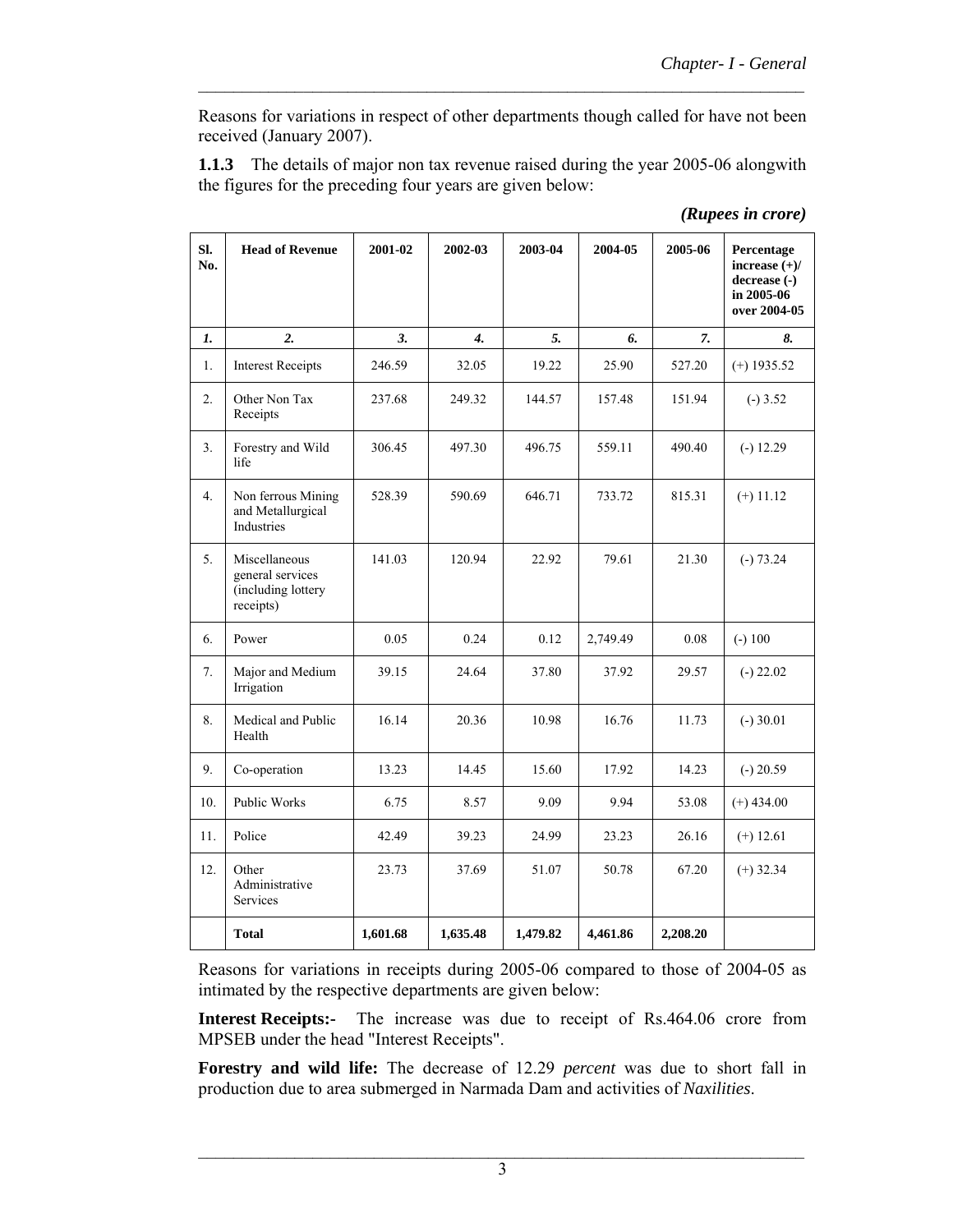**Non ferrous Mining and Metallurgical Industries:** The increase of 11.12 *percent* was due to re allotment of work of minor mineral mines to Department.

 $\mathcal{L}_\text{max} = \frac{1}{2} \sum_{i=1}^n \mathcal{L}_\text{max}(\mathbf{x}_i - \mathbf{y}_i)$ 

**Power:** The decrease of 100 per cent was due to increase in receipts of last year by adjustments of assistance to MPSEB.

Reasons for variations in respect of other departments though called for have not been received (January 2007).

## **1.2 Variations between Budget estimates and actuals**

The variations between the budget estimates and actuals of revenue receipts for the year 2005-06 in respect of the principal heads of tax and non tax revenue are given below:-

| Sl.<br>No.       | <b>Head of Revenue</b>                                | <b>Budget</b><br><b>Estimates</b> | <b>Actuals</b> | <b>Variation</b><br>$excess (+)$ or<br>shortfall (-) | Percentage<br>of variation |  |  |  |  |
|------------------|-------------------------------------------------------|-----------------------------------|----------------|------------------------------------------------------|----------------------------|--|--|--|--|
| A.               | <b>Tax Revenue</b>                                    |                                   |                |                                                      |                            |  |  |  |  |
| $\mathbf{1}$ .   | Sales Tax                                             | 4,676.00                          | 4,508.42       | $(-) 167.58$                                         | $(-)$ 3.58                 |  |  |  |  |
| 2.               | <b>State Excise</b>                                   | 1,300.00                          | 1,370.38       | $(+)$ 70.38                                          | $(+) 5.41$                 |  |  |  |  |
| 3 <sub>1</sub>   | Stamp duty and<br><b>Registration Fees</b>            | 830.00                            | 1,009.48       | $(+)$ 179.48                                         | $(+)$ 21.62                |  |  |  |  |
| $\overline{4}$ . | Taxes and Duties on<br>Electricity                    | 760.35                            | 842.27         | $(+) 81.92$                                          | $(+)$ 10.77                |  |  |  |  |
| $\mathcal{F}$    | Land Revenue                                          | 85.55                             | 77.16          | $(-) 8.39$                                           | $(-) 9.81$                 |  |  |  |  |
| <b>B.</b>        | <b>Non Tax Revenue</b>                                |                                   |                |                                                      |                            |  |  |  |  |
| 1.               | Forestry and Wildlife                                 | 422.00                            | 490.40         | $(+) 68.4$                                           | $(+) 16.21$                |  |  |  |  |
| 2.               | Non ferrous mining<br>and metallurgical<br>Industries | 800.00                            | 815.31         | $(+)$ 15.31                                          | $(+)$ 1.91                 |  |  |  |  |
| 3 <sub>1</sub>   | Co-operation                                          | 11.65                             | 14.23          | $(+)$ 2.58                                           | $(+)$ 22.15                |  |  |  |  |

#### *(Rupees in crore)*

The reasons for substantial variation between budget estimates and actuals, though called for, have not been received from the departments (January 2007).

## **1.3 Cost of Collection**

The gross collection in respect of major revenue receipts, expenditure incurred on collection and the percentage of expenditure to gross collection during the years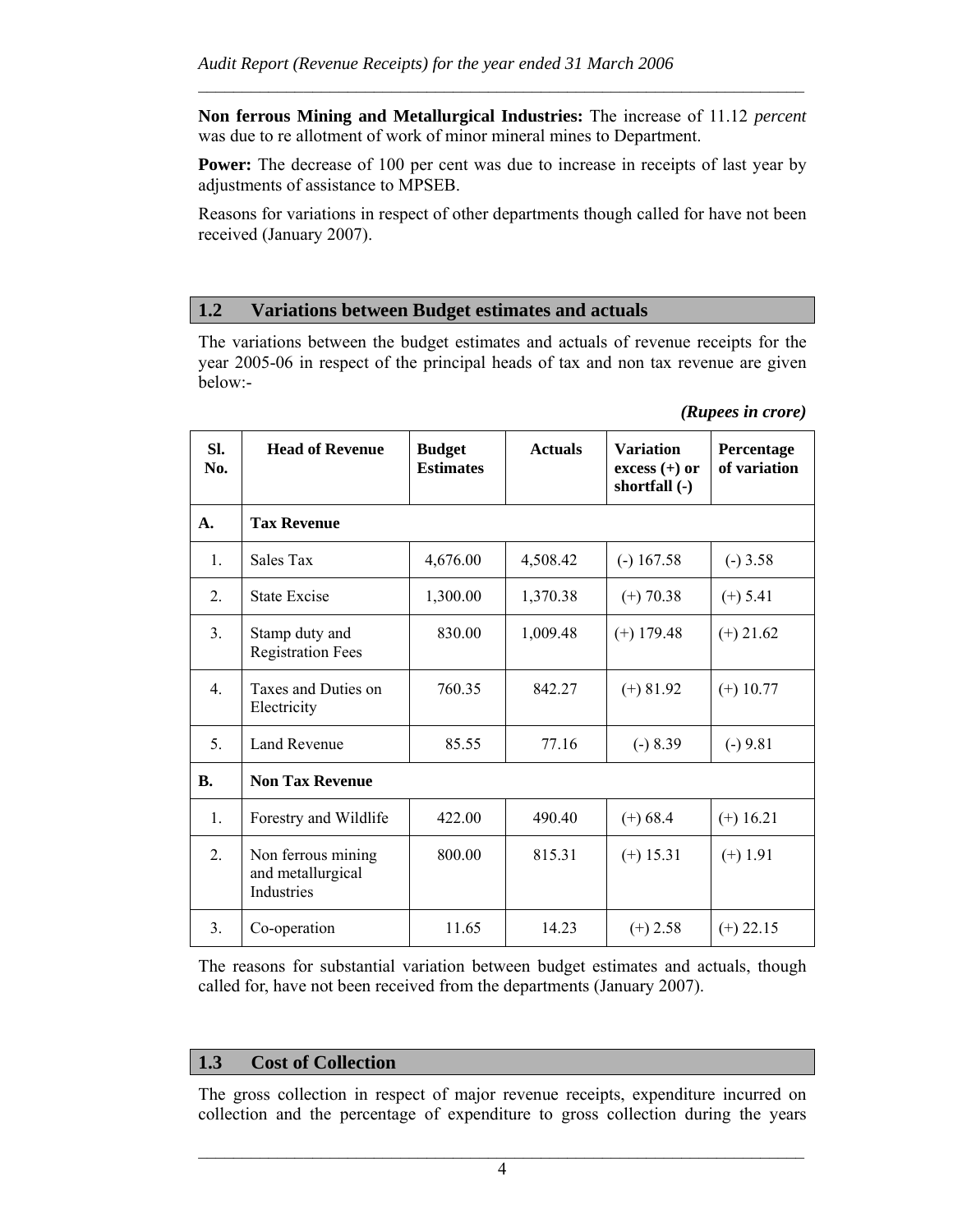2003-04, 2004-05 & 2005-06 alongwith the relevant all India average percentage of expenditure on collection to gross collection for 2004-05 were as below:-

 $\mathcal{L}_\text{max} = \frac{1}{2} \sum_{i=1}^n \mathcal{L}_\text{max}(\mathbf{x}_i - \mathbf{y}_i)$ 

|  | (Rupees in crore) |
|--|-------------------|
|  |                   |

| SI.<br>No.     | <b>Head of</b><br><b>Revenue</b> | Year    | <b>Collection</b> | <b>Expenditure</b><br>on<br>collection of<br>revenue | Percentage<br>of<br>expenditure<br>on collection | All India<br>Average<br>percentage<br>for the year<br>2004-05 |
|----------------|----------------------------------|---------|-------------------|------------------------------------------------------|--------------------------------------------------|---------------------------------------------------------------|
| $\mathbf{I}$ . | $\overline{2}$ .                 | 3.      | 4.                | 5.                                                   | 6.                                               | 7.                                                            |
| $\mathbf{1}$ . | Sales Tax                        | 2003-04 | 3,293.26          | 50.84                                                | 1.54                                             |                                                               |
|                |                                  | 2004-05 | 3,912.01          | 45.06                                                | 1.15                                             |                                                               |
|                |                                  | 2005-06 | 4,508.42          | 50.41                                                | 1.12                                             | 0.95                                                          |
| 2.             | Taxes on                         | 2003-04 | 845.91            | 16.27                                                | 1.92                                             |                                                               |
|                | Vehicles and                     | 2004-05 | 956.72            | 11.87                                                | 1.24                                             |                                                               |
|                | Taxes on Goods<br>and Passengers | 2005-06 | 1,134.60          | 19.35                                                | 3.47                                             | 2.74                                                          |
| 3 <sub>1</sub> | State Excise                     | 2003-04 | 1,085.89          | 226.27                                               | 20.84                                            |                                                               |
|                |                                  | 2004-05 | 1,192.36          | 230.92                                               | 19.37                                            |                                                               |
|                |                                  | 2005-06 | 1,370.38          | 289.53                                               | 21.13                                            | 3.34                                                          |
| 4.             | Stamp Duty and                   | 2003-04 | 614.49            | 60.37                                                | 9.82                                             |                                                               |
|                | <b>Registration Fee</b>          | 2004-05 | 788.71            | 75.28                                                | 9.54                                             |                                                               |
|                |                                  | 2005-06 | 1,009.48          | 28.84                                                | 2.86                                             | 3.44                                                          |

The increase under the head "State Excise" was due to inclusion of purchase of liquor and spirit in the cost of collection. Expenditure on collection under sales tax and taxes on vehicles and taxes on goods and passengers is also marginally high as compared to national average. Reasons for the same though called for from department has not been received (January 2007).

#### **1.4 Collection of sales tax per assessee**

According to information furnished by Commercial Tax Department sales tax collection per assessee during last five years was as under:

| (Rupees in crore) |  |
|-------------------|--|
|                   |  |

| Year    | No. of assessee | Sales Tax revenue <sup>4</sup> | <b>Revenue/assessee</b> |
|---------|-----------------|--------------------------------|-------------------------|
| 2001-02 | 2,10,104        | 2,393.44                       | 0.011                   |
| 2002-03 | 2,24,298        | 2,923.62                       | 0.013                   |
| 2003-04 | 2,23,157        | 3,370.75                       | 0.015                   |
| 2004-05 | 2,33,672        | 3,977.88                       | 0.017                   |
| 2005-06 | 2,41,000        | 5,302.25                       | 0.022                   |

 *4*

*Figures furnished by Department varies with Finance Account figures*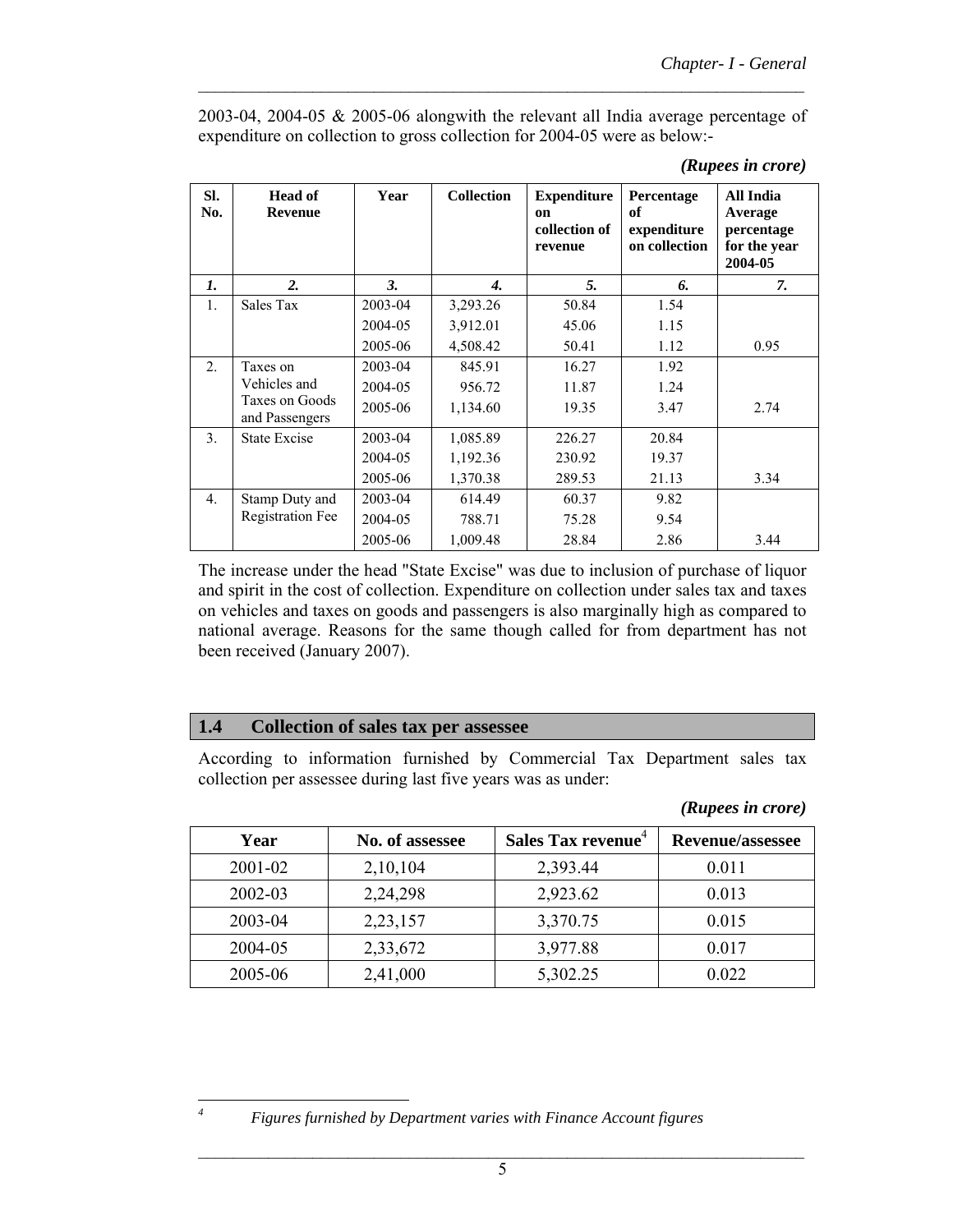# **1.5 Analysis of arrears of revenue**

The arrears of revenue as on 31 March 2006 in respect of some principal heads of revenue amounted to Rs.966.56 crore of which Rs.81.80 crore (excluding Transport Department, Commercial Tax Department) was outstanding for more than five years as detailed in the following table:-

 $\mathcal{L}_\text{max} = \frac{1}{2} \sum_{i=1}^n \mathcal{L}_\text{max}(\mathbf{x}_i - \mathbf{y}_i)$ 

| (Rupees in crore) |  |
|-------------------|--|
|                   |  |

| SI.<br>No.       | <b>Head of Revenue</b>                             | <b>Amount outstanding</b><br>as on 31 March 2006 | <b>Amount outstanding for</b><br>more than 5 years as on<br><b>31 March 2006</b> |
|------------------|----------------------------------------------------|--------------------------------------------------|----------------------------------------------------------------------------------|
| $\boldsymbol{l}$ | 2.                                                 | 3.                                               | $\boldsymbol{4}$ .                                                               |
| 1.               | Taxes on vehicle                                   | 33.83                                            | Not furnished                                                                    |
| 2.               | <b>State Excise</b>                                | 53.73                                            | 40.20                                                                            |
| 3 <sub>1</sub>   | Taxes & Duties on<br>Electricity                   | 32.85                                            | 15.34                                                                            |
| $4_{\cdot}$      | Sales Tax                                          | 759.30                                           | Not furnished                                                                    |
| 5.               | Non ferrous mining and<br>metallurgical industries | 11.11                                            | 11.11                                                                            |
| 6.               | Co-operation                                       | 9.36                                             | 4.51                                                                             |
| 7.               | Stamp Duty and<br><b>Registration Fees</b>         | 66.38                                            | 10.64                                                                            |
|                  | <b>Total</b>                                       | 966.56                                           | 81.80                                                                            |

Amount outstanding for more than five years was not furnished by Taxes on Vehicles Department and Sales Tax Department besides, stages at which arrears were pending collection were also not furnished by the departments.

## **1.6 Arrears in assessment**

The details of cases pending assessment at the beginning of the year, cases becoming due for assessment during the year, cases disposed of during the year and number of cases pending finalisation at the end of the year 2005-06 as furnished by the Sales Tax Department in respect of Sales Tax, Profession Tax, Entry Tax, Lease Tax, Luxury Tax and tax on works contracts etc. are given as follows: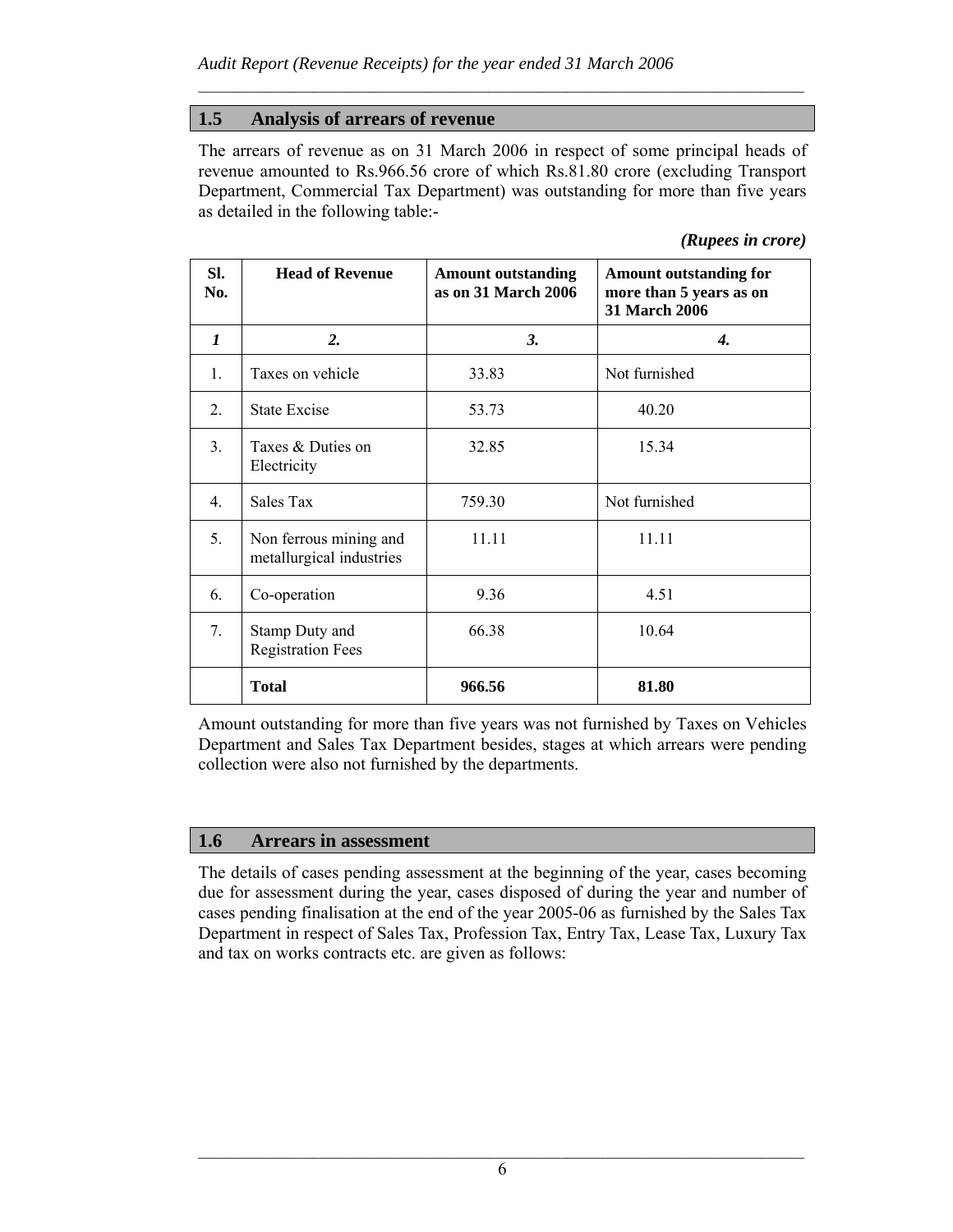| Name of Tax        |                           | Opening<br><b>Balance</b> | <b>New cases</b><br>due for<br>assessment<br>during the<br>year | <b>Total</b><br>assessment<br>due | <b>Cases</b><br>disposed<br>of<br>during<br>the year | <b>Balance</b><br>at the<br>end of<br>the year | Percentage<br>of column<br>$5$ to $4$ |  |  |  |
|--------------------|---------------------------|---------------------------|-----------------------------------------------------------------|-----------------------------------|------------------------------------------------------|------------------------------------------------|---------------------------------------|--|--|--|
| (1)                |                           | (2)                       | (3)                                                             | (4)                               | (5)                                                  | (6)                                            | (7)                                   |  |  |  |
|                    | <b>Finance Department</b> |                           |                                                                 |                                   |                                                      |                                                |                                       |  |  |  |
| Sales Tax          | 2004-05                   | 2,86,363                  | 3,26,262                                                        | 6,12,625                          | 3,31,915                                             | 2,80,710                                       | 54.18                                 |  |  |  |
|                    | 2005-06                   | 2,80,710                  | 3,38,423                                                        | 6, 19, 133                        | 3,76,866                                             | 2,42,267                                       | 60.87                                 |  |  |  |
| Profession         | 2004-05                   | 88,054                    | 1,32,834                                                        | 2,20,888                          | 1,04,411                                             | 1,16,477                                       | 47.27                                 |  |  |  |
| Tax                | 2005-06                   | 1,16,477                  | awaited                                                         | awaited                           | awaited                                              | awaited                                        | awaited                               |  |  |  |
| Entry Tax          | 2004-05                   | 1,59,709                  | 1,98,356                                                        | 3,58,065                          | 1,98,508                                             | 1,59,557                                       | 55.44                                 |  |  |  |
|                    | 2005-06                   | 1,59,557                  | 2,05,172                                                        | 3,64,729                          | 2,05,971                                             | 1,58,758                                       | 56.47                                 |  |  |  |
| Luxury             | 2004-05                   | 439                       | 755                                                             | 1,194                             | 725                                                  | 469                                            | 60.72                                 |  |  |  |
| Tax                | 2005-06                   | 469                       | 602                                                             | 1,071                             | 602                                                  | 469                                            | 56.21                                 |  |  |  |
| Tax on             | 2004-05                   | 1,056                     | 5,898                                                           | 6,954                             | 3,747                                                | 3,207                                          | 53.88                                 |  |  |  |
| Works<br>contracts | 2005-06                   | 3,207                     | 2,651                                                           | 5,858                             | 3,212                                                | 2,646                                          | 54.83                                 |  |  |  |
|                    | 2004-05                   | 5,35,621                  | 6,64,105                                                        | 11,99,726                         | 6,39,306                                             | 5,60,420                                       | 53.29                                 |  |  |  |
| <b>Total</b>       | 2005-06                   | 5,60,420                  | 5,46,848                                                        | 11,07,268                         | 5,86,651                                             | 5,20,617                                       | 52.98                                 |  |  |  |

 $\mathcal{L}_\text{max} = \frac{1}{2} \sum_{i=1}^n \mathcal{L}_\text{max}(\mathbf{x}_i - \mathbf{y}_i)$ 

## **1.7 Evasion of Tax**

The details of cases of evasion of tax detected by the Sales Tax and State Excise departments, cases finalised and the demands for additional tax raised as reported by the departments are given below:-

 *(Rupees in crore)* 

| SI.<br>No. | Name of<br>tax/duty | <b>Cases</b><br>pending<br>as on<br>31 March<br>2005 | <b>Cases</b><br>detected<br>during<br>2005-06 | <b>Total</b> | No. of cases in which<br>assessments/investigations<br>completed and additional<br>demand including penalty etc.<br>raised |                            | No. of cases<br>pending<br>finalisation<br>as on<br>31 March |
|------------|---------------------|------------------------------------------------------|-----------------------------------------------|--------------|----------------------------------------------------------------------------------------------------------------------------|----------------------------|--------------------------------------------------------------|
|            |                     |                                                      |                                               |              | No. of cases                                                                                                               | <b>Amount of</b><br>demand | 2006                                                         |
| -1.        | Sales Tax           | 179                                                  | 233                                           | 412          | 134                                                                                                                        | 253.39                     | 278                                                          |
| 2.         | State Excise        | 1.372                                                | 1.629                                         | 3,001        | 2,671                                                                                                                      | 8.85                       | 330                                                          |
| 3.         | SD & RF             | 6,001                                                | 5,387                                         | 11,388       | 5,142                                                                                                                      | 8.64                       | 6,246                                                        |

# **1.8 Refunds**

The number of refund cases pending at the beginning of the year 2005-06, claims received during the year, refunds allowed during the year and cases pending at the close of the year 2005-06 as reported by the departments are given as follows:-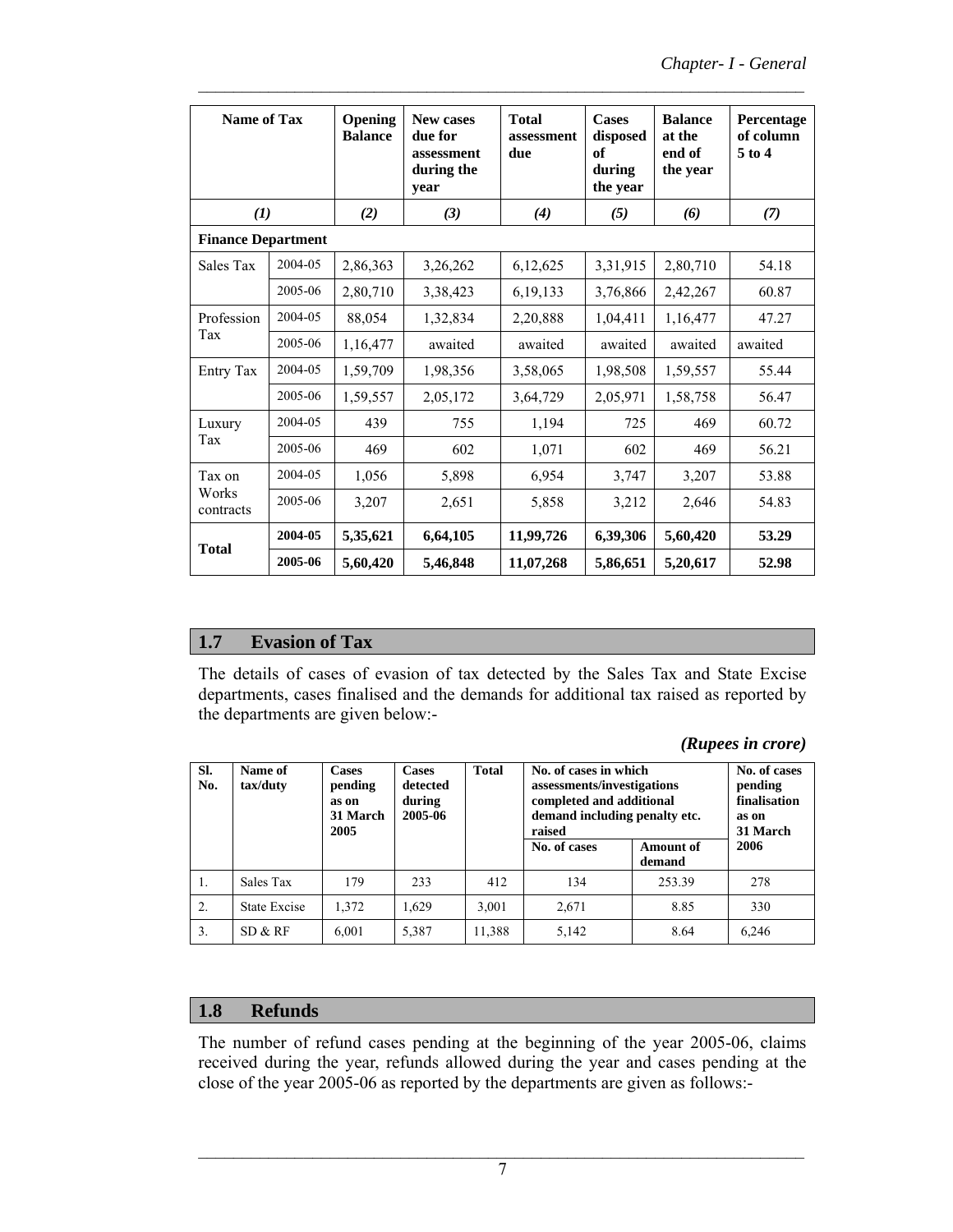| (Rupees in crore) |  |
|-------------------|--|
|                   |  |

| SI.<br>No.       | Category                                                 | <b>State Excise</b> |        | <b>Sales Tax</b> |        | <b>Works Contract</b> |               | <b>Stamps Duty &amp;</b><br><b>Registration</b> |        |
|------------------|----------------------------------------------------------|---------------------|--------|------------------|--------|-----------------------|---------------|-------------------------------------------------|--------|
|                  |                                                          | No. of<br>cases     | Amount | No. of<br>cases  | Amount | No. of<br>cases       | <b>Amount</b> | No. of<br>cases                                 | Amount |
| 1.               | Claims<br>outstanding at the<br>beginning of the<br>year | 317                 | 2.74   | 1,360            | 5.45   | 60                    | 2.99          | 621                                             | 28.52  |
| $\overline{2}$ . | Claims received<br>during the year                       | 64                  | 1.20   | 8,041            | 26.25  | awaited               |               | 689                                             | 55.34  |
| 3 <sub>1</sub>   | Refunds made<br>during the<br>year                       | 45                  | 0.48   | 7,698            | 24.35  | -do-                  |               | 685                                             | 50.77  |
| 4 <sub>1</sub>   | Balance<br>outstanding at<br>the end of the<br>year      | 336                 | 3.46   | 1,703            | 7.35   | $-do-$                |               | 625                                             | 33.09  |

 $\mathcal{L}_\text{max} = \frac{1}{2} \sum_{i=1}^n \mathcal{L}_\text{max}(\mathbf{x}_i - \mathbf{y}_i)$ 

## **1.9 Results of audit**

Test check of records of sales tax, land revenue, state excise, motor vehicles tax, stamp and registration fee, other tax receipts, forest receipts and other non tax receipts conducted during the year 2005-06 revealed under assessment/short levy/loss of revenue amounting to Rs.1,284.61 crore in 1,99,985 cases. During the course of the year the departments accepted underassessment and other losses of Rs.548.59 crore in 1,20,915 cases pointed out in 2005-06 and earlier years.

This Report contains 47 paragraphs including two reviews relating to Commercial tax incentives to new industries and receipts from Transport Department involving Rs.85.85 crore. The departments/Government accepted audit observations involving Rs.32.56 crore out of which Rs.2.42 crore has been recovered. In respect of observations not accepted by the department, reasons for Departments' non acceptance has been included in the related paragraph itself alongwith suitable rebuttal. However, replies from the Government had not been received

## **1.10 Failure of senior officials to enforce accountability and protect interest of Government**

Accountant General (Works & Receipt Audit) Madhya Pradesh conducts periodical inspection of Government departments to test check transactions and verify the maintenance of important accounting and other records as prescribed in rules and procedures. These inspections are followed up with Inspection Reports (IRs) incorporating irregularities etc. detected during inspection and not settled on the spot, which are issued to the heads of offices inspected with copies to next higher authorities for taking prompt corrective action. The heads of offices/Government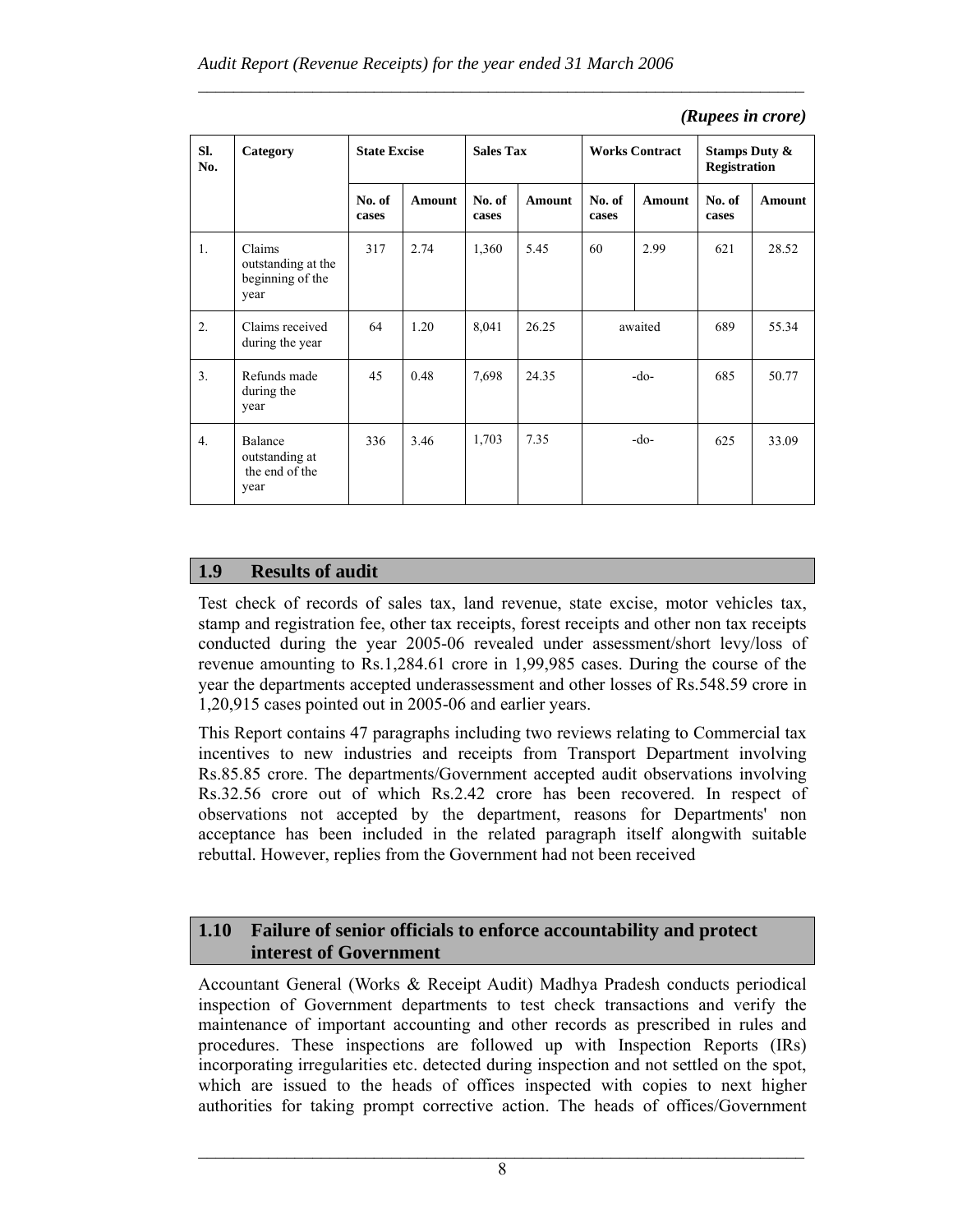are required to comply with the observations contained in the IRs and rectify the defects and omissions promptly and report compliance through initial reply to the Accountant General within six weeks from the dates of issue of the IRs. Serious financial irregularities are reported to the heads of the department and Government.

 $\mathcal{L}_\text{max} = \frac{1}{2} \sum_{i=1}^n \mathcal{L}_\text{max}(\mathbf{x}_i - \mathbf{y}_i)$ 

IRs issued upto December 2005, pertaining to various offices of commercial tax, land revenue, registration and other departments under Government of Madhya Pradesh disclosed that 22,628 paragraphs relating to 6,645 IRs remained outstanding since 1980-81 to the end of December 2005.

A review of the IRs which were pending due to non receipt of replies, in respect of Commercial Tax, Land Revenue and Registration Department revealed that the head of the offices and the heads of the departments did not send reply to a large number of IRs/paragraphs, indicating their failure to initiate action in regard to the defects, omissions and irregularities pointed out by audit in the IRs. The Principal Secretaries/Secretaries of the departments, who were informed of the position through half yearly reports, also did not ensure that the concerned officers of the Department take prompt and timely action.

Inaction against the defaulting officers facilitated the continuance of financial irregularities and loss to the Government, though these were pointed out in audit. It is recommended that Government may reexamine the procedure for action against the officials who failed to send replies to IRs/paragraphs within the prescribed time schedule, take action to recover loss/outstanding advances/overpayments in a time bound manner and revamp the system to ensure proper response to the audit observations by the departments.

#### **1.11 Response of the departments to the draft audit paragraphs**

The draft audit paragraphs proposed for inclusion in the Report of the Comptroller and Auditor General of India are forwarded by the audit office to the Principal Secretaries/Secretaries of the departments concerned, drawing their attention to audit findings and requesting them to send their response within six weeks. The fact of non receipt of replies from departments is invariably indicated at the end of each paragraph included in the Audit Report.

Draft paragraphs included in this Report were sent to the Principal Secretaries/Secretaries of Land Revenue, Forest and State Excise departments who did not send replies. The paragraphs pertaining above departments have been included in this Report without the response of the Principal Secretaries/Secretaries of the departments. As regards review the Audit Review Committee meetings were organised on 20 September 2006 and 21 September 2006 in which Principal Secretary of Commercial Tax Department and Commissioner, Land Revenue have participated. The Secretary, Transport Department did not attend the meeting.

#### **1.12 Follow up on Audit Report**

The Report of the Comptroller & Auditor General of India for the year ended 31 March 2005 (Revenue Receipts) was laid on the table of *Vidhan Sabha* on